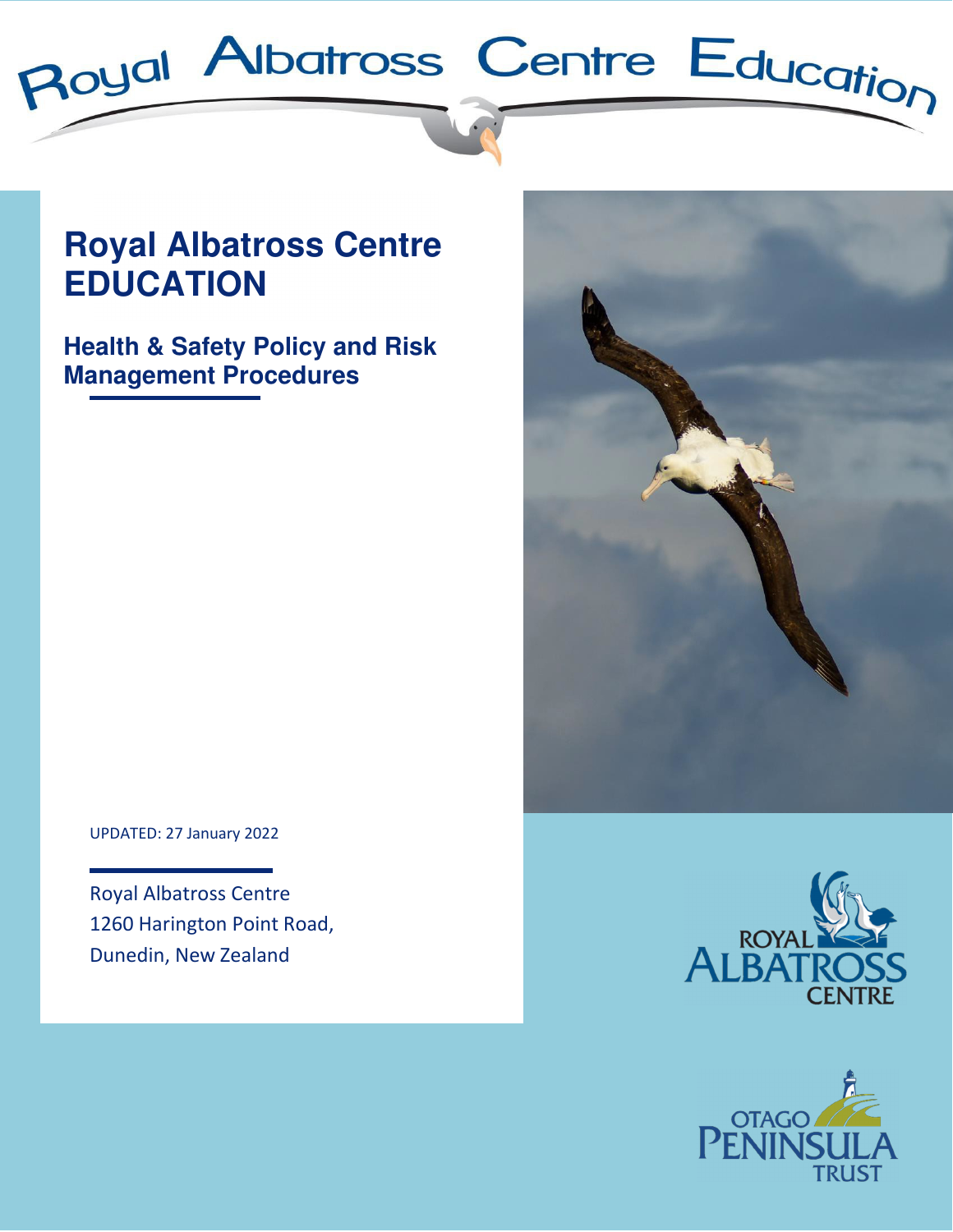## **Royal Albatross Centre (EOTC) Education**

## Safety Awareness at the Royal Albatross Centre

The Royal Albatross Centre is committed to maintaining a safe and healthy working environment for the safety and health of our employees, visitors and other persons in the workplace in accordance with the Health and Safety at Work Act 2015.

Please follow all instructions given by educators/ staff and follow their direction.

#### **Outdoor Area:**

- Please keep to the paths and follow your guide/ educator closely
- $\triangleright$  No Running there are vehicle and people traffic.
- $\triangleright$  No Smoking Pukekura (Taiaroa Head) is a smoke free wildlife reserve.
- ➤ Please dress appropriately to the conditions (waterproof jackets, gloves etc)
- $\triangleright$  Suitable footwear is required (no jandals).
- $\triangleright$  Give Wildlife Room do not touch or approach wildlife give more than 10 metres

#### **Albatross and Wildlife Viewing:**

- Please keep noise levels low loud noises will disturb the birds, we do reserve the right to ask those not keeping quiet to leave the viewing area the Royal<br>Albatross Centre is under a Department of Conservation nature Albatross Centre is under a Department of Conservation nature reserve permit.
- $\triangleright$  Please take care with specimen jars and Albatross models.
- Taking Photographs/videos are fine, but **No Flash**.
- $\blacktriangleright$ Please no running or chasing seabirds, including red-billed gulls that nest in the area (no feeding the seabirds please)

#### **Underground Fortifications:**

- Please keep noise levels low the tunnels echo.
- Please note Fort Taiaroa and Disappearing are not accessible with wheelchairs and mobility assistance.
- $\blacktriangleright$ Stay with your guide at all times
- ➤ Beware of steep steps leading down to the gun pit
- ➤ Not all displays are for touching, please ask your guide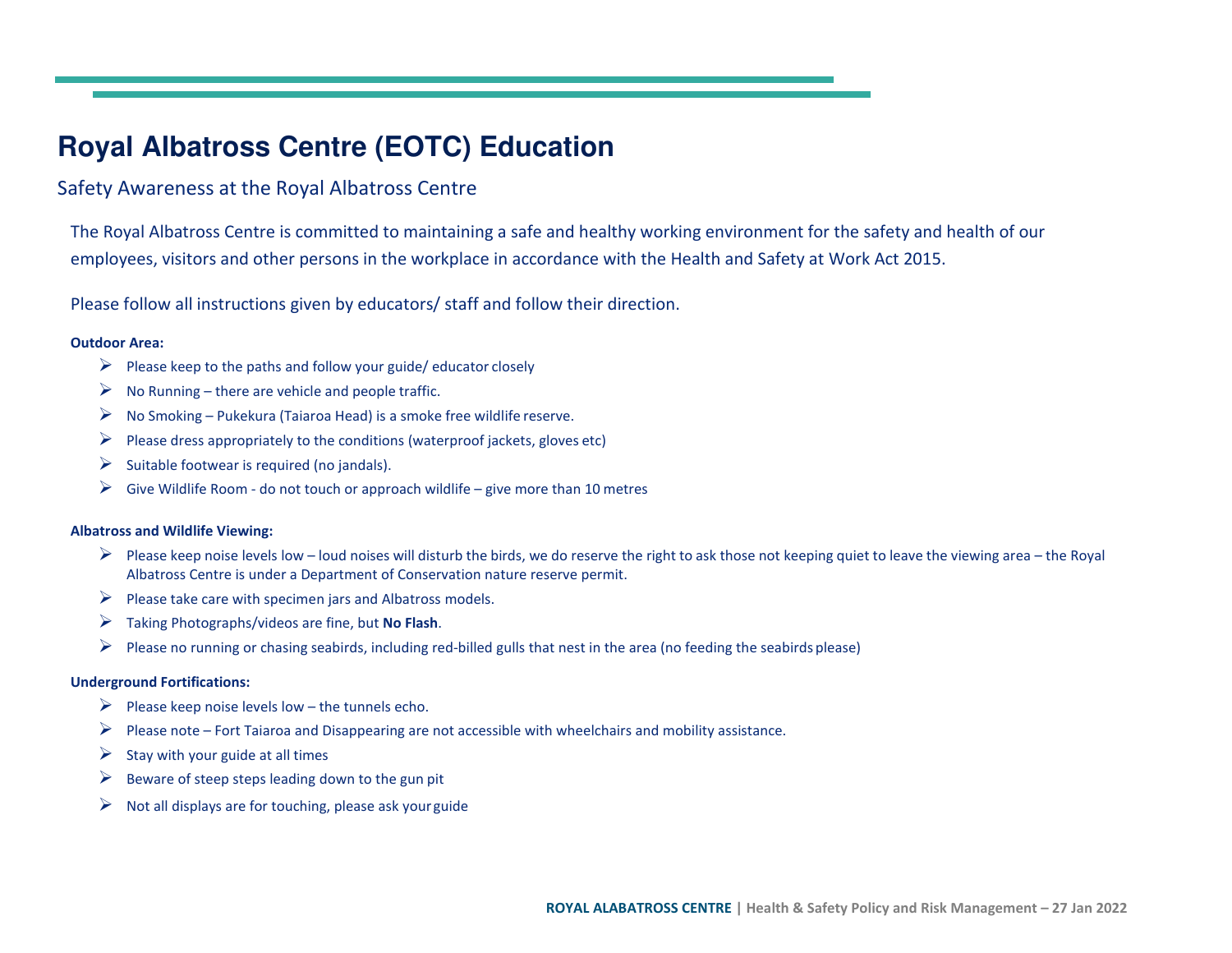#### **Fire / Emergency Evacuation:**

- In the Event of an emergency or Fire Alarm sounding, please follow the directions of your guide. The Evacuation Meeting/ Assembly Point is the Car Park. Follow the emergency exits located in the building
- $\triangleright$  In the event of an Earthquake DROP, COVER and HOLD.

#### **Disability Access:**

- $\triangleright$  Please inform us if there is any student with limited mobility prior to visiting
- ➤ Taiaroa Head isn't wheelchair accessible to the observatory and Fort Taiaroa – we do have a mobility cart that can be used with prior arrangements.

### **COVID-19: Protection Framework (Green, Orange & Red) Traffic Light Settings.**

- All visitors, including school groups to the Royal Albatross Centre (tours, giftshop, café and gallery) will be required to present their COVID-<br>All Visitors, including school groups to the Royal Albatross Centre (follocti 19 Vaccination Pass for entry – further details on our website https://albatross.org.nz/covid-19-information/, not vaccine pass, no entry. All employees at the Royal Albatross Centre are fully vaccinated.
- $\triangleright$  The centre is thoroughly cleaned and sanitised each day.
- ➤ Masks are required for anyone over (12years + 3months) when visiting indoor locations that are open to the public while you are there such as libraries, museums, and shops – during Orange & Red Traffic Light.
- ➤ The Royal Albatross Centre is also open to members of the public. All visitors should maintain a physical distance from the public maintained at 1 metres. Due to this restriction, we will only be able to cater to up to 20 people.
- $\blacktriangleright$  School staff are to observe students before leaving on EOTC events, checking for symptoms and asking those presenting as unwell to go home.
- ➤ For contact tracing purposes, we do ask teachers to submit prior to visiting names of all attending the programme.

*Phone: (03) 478 0499Email: education@albatross.org.nz* 

*Web: www.albatross.org.nz/education*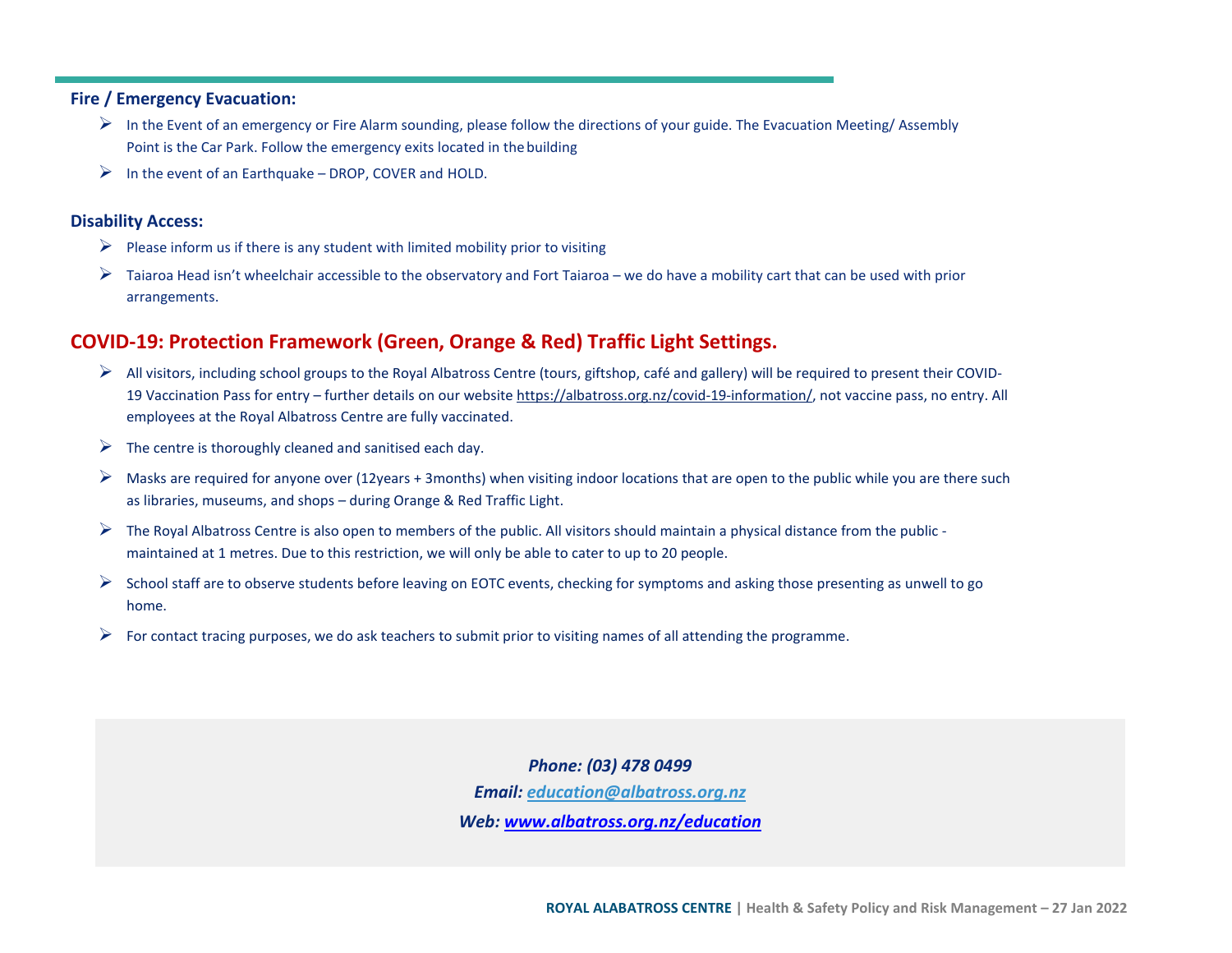| <b>Action or</b><br><b>Activity</b>                                                                                             | <b>Identified Hazard</b><br>& Associated Risk             | <b>Severity</b> | Likelihood | <b>Risk</b> | <b>Safety Measures Taken/ Plan</b>                                                                                                                                                                                                                                                                                                                                                                                                                                                                                                                                                                                                                                                                                                                                                                                                                                                                                                                                                                                                                                                                                                                                                               | <b>PCBU responsible</b>       |
|---------------------------------------------------------------------------------------------------------------------------------|-----------------------------------------------------------|-----------------|------------|-------------|--------------------------------------------------------------------------------------------------------------------------------------------------------------------------------------------------------------------------------------------------------------------------------------------------------------------------------------------------------------------------------------------------------------------------------------------------------------------------------------------------------------------------------------------------------------------------------------------------------------------------------------------------------------------------------------------------------------------------------------------------------------------------------------------------------------------------------------------------------------------------------------------------------------------------------------------------------------------------------------------------------------------------------------------------------------------------------------------------------------------------------------------------------------------------------------------------|-------------------------------|
| <b>Emergency</b><br>evacuation<br>Fire, Earthquake,<br>Tsunami                                                                  | Risk of significant injury<br>or death in an<br>emergency | Major           | Rare       | Low         | Staff training on emergency evacuation procedures both from the<br>Nature Reserve and Centre. Annual Updates<br>Annual Mock evacuations to occur and any issues of concerns identified<br>and rectified.<br>Procedures posted in Centre, Fort and Observatory.<br>Follow the directions given by educators and Fire Warden in the event of an<br>evacuation.<br>Fire Extinguishers are checked every year by contractor and are located<br>throughout the centre and headland.                                                                                                                                                                                                                                                                                                                                                                                                                                                                                                                                                                                                                                                                                                                   | <b>Royal Albatross Centre</b> |
| Personal accident or<br>incident                                                                                                | First aid injuries<br>Medical emergency                   | Major           | Rare       | Low         | Ensure First Aid Kit is kept within easy access (take Education First Aid<br>Jacket).<br>First Aid Kits are located in the centre, Observatory and Fort<br>Taiaroa.<br>List of current First Aid Trained staff.<br>Management to monitor and ensure qualifications are kept current.                                                                                                                                                                                                                                                                                                                                                                                                                                                                                                                                                                                                                                                                                                                                                                                                                                                                                                             | Royal Albatross Centre        |
| COVID-19<br>"Coronavirus" and<br>Delta, Omicron<br><b>Variant</b><br><b>Vaccine Passes</b><br>required to enter our<br>premises | Severe sickness, death                                    | Major           | Rare       | Low         | Follow all guidelines and advise from Govt and Health officials.<br>Vaccine Passes are required to enter our premises - no<br>exceptions. No vaccine pass, no entry.<br>All employees, visitors and members of the public should not enter<br>the premises if they show any signs of flu like symptoms.<br>Visitors over the ages of 12 years + 3months are required to wear a<br>face covering mask while on site and during all EOTC programmes<br>and tours. Educators must wear face masks during the duration of the<br>programme. Students & adults must social distance (1metres) as<br>the centre is open to members of the public.<br>Contact Tracing - COVID-19 tracer QR poster/ app and manual<br>sign in at centre foyer/entrance all must sign in. Teacher to send<br>list of names attending programme prior to their visit.<br>Keep a good level of hygiene - washing hands<br>Managers of the day will verbally check wellness of those at work.<br>Health of staff check by managers each day.<br>Appropriate public COVID-19 signage in place to inform practices.<br>Hand sanitisers available to members of the public.<br>Deep clean centre prior to opening to the public | <b>Royal Albatross Centre</b> |
| <b>Student-specific</b><br>ailments                                                                                             | Spread of disease.<br><b>Bodily Harm</b>                  | Moderate        | Rare       | Low         | School teachers are to disclose any medical ailments of the individual<br>student/s prior to the visit to the Royal Albatross Centre.<br>School teachers are to be solely responsible for students and their medical<br>needs during their visit.<br>School teachers or parent helper are to administer medication<br>based on the<br>Students "individual medical ailment'. In the unlikely event of an emergency,<br>notify staff and centre manager, who will ensure that emergency services are<br>contacted.                                                                                                                                                                                                                                                                                                                                                                                                                                                                                                                                                                                                                                                                                | Royal Albatross Centre        |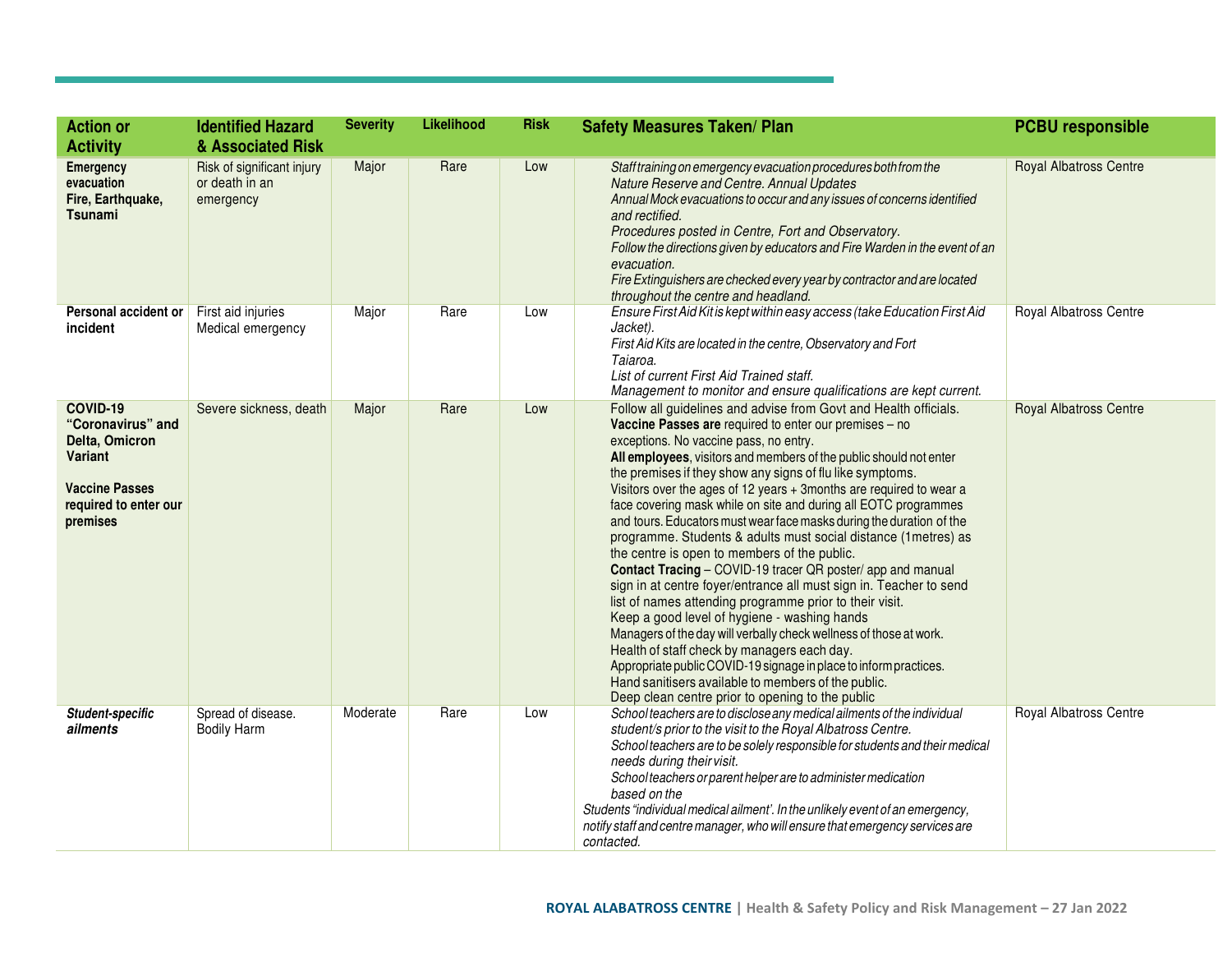| <b>Accident Register</b> | Identify contributing<br>factors to injury | Minor | Rare | Low | Accident Register to be kept in a secured drive<br>Management to investigate, identify actual or potential contributors and<br>implement any changes required.<br>Staff to be orientated to procedures for reporting accidents. | <b>Royal Albatross Centre</b> |
|--------------------------|--------------------------------------------|-------|------|-----|---------------------------------------------------------------------------------------------------------------------------------------------------------------------------------------------------------------------------------|-------------------------------|
|                          |                                            |       |      |     | <b>Controls</b><br>Keep groups together when entering busy areas.<br>Group ratio: 1 guide to 18 students & supervising adults<br>Required staff to student ratio.                                                               |                               |

|                                                                 |                                               |          |      |        | Primary Schools (1 adult - 8 children)<br>Secondary Schools (1 adult - 18 children).                                                                                                                                                                                                                                                                                                                                                                                                                           |                               |
|-----------------------------------------------------------------|-----------------------------------------------|----------|------|--------|----------------------------------------------------------------------------------------------------------------------------------------------------------------------------------------------------------------------------------------------------------------------------------------------------------------------------------------------------------------------------------------------------------------------------------------------------------------------------------------------------------------|-------------------------------|
| Vulnerable Children                                             | Child at risk                                 | Moderate | Rare | Low    | All staff/employees are to ensure the protection of children at risk of abuse or<br>neglect<br><b>Controls</b><br>All staff / Employees at the Royal Albatross Centre and Education are aware<br>and adhere to the Vulnerable Children's Act to ensure the safety of all students<br>and children.<br>Mandatory Safety checks under the Vulnerable Children's Act 2014 are<br>implemented.                                                                                                                     | Royal Albatross Centre        |
| Student/s running                                               | Slip/Trip/Fall                                | Moderate | Rare | Low    | Keep the Education Room and other areas being used clear of any objects or<br>materials that could cause harm.<br>Staff to keep students supervised and have the assistance of adults and teachers<br>Staff to brief students no running.<br>Teachers/ parents and helpers to ensure students are being supervised.                                                                                                                                                                                            | <b>Royal Albatross Centre</b> |
| <b>High Level Noise</b>                                         | <b>Wildlife Disturbance</b>                   | Moderate | Rare | Medium | Staff to keep school group noise levels to a minimum to reduce disturbance on<br>wildlife and Albatross.<br>Pilots Beach / Blue Penguin burrows/nest boxes being stepped on.<br>Staff to manage noise levels, briefing prior to the programme/tour.<br>Point out areas where Penguin burrows/nest boxes are so students/adults don't<br>trip.<br>Staff reserve the right to cancel the programme/viewing if students/adults are not<br>keeping noise level to a minimum and not obeying the staff/s direction. | Royal Albatross Centre        |
| Drive way/ Car Park<br>Motor vehicle vs<br>Pedestrian accident. | Head injury, fracture,<br>other injury/ death | Moderate | Rare | Low    | Limited access to staff and contractors only.<br>Speed Limit signage.<br>Warning - Shared Access Only signage at the front of the centre entrance.<br>Contractors to arrive prior to centre opening hours where possible.<br>Staff to manage groups<br>Watch out for on-coming vehicles.<br>Stay as a tight group and together<br>During Penguin tour at dusk, turn off lightsif Sooty Shearwaters are crashing onto<br>the platform.                                                                          | <b>Royal Albatross Centre</b> |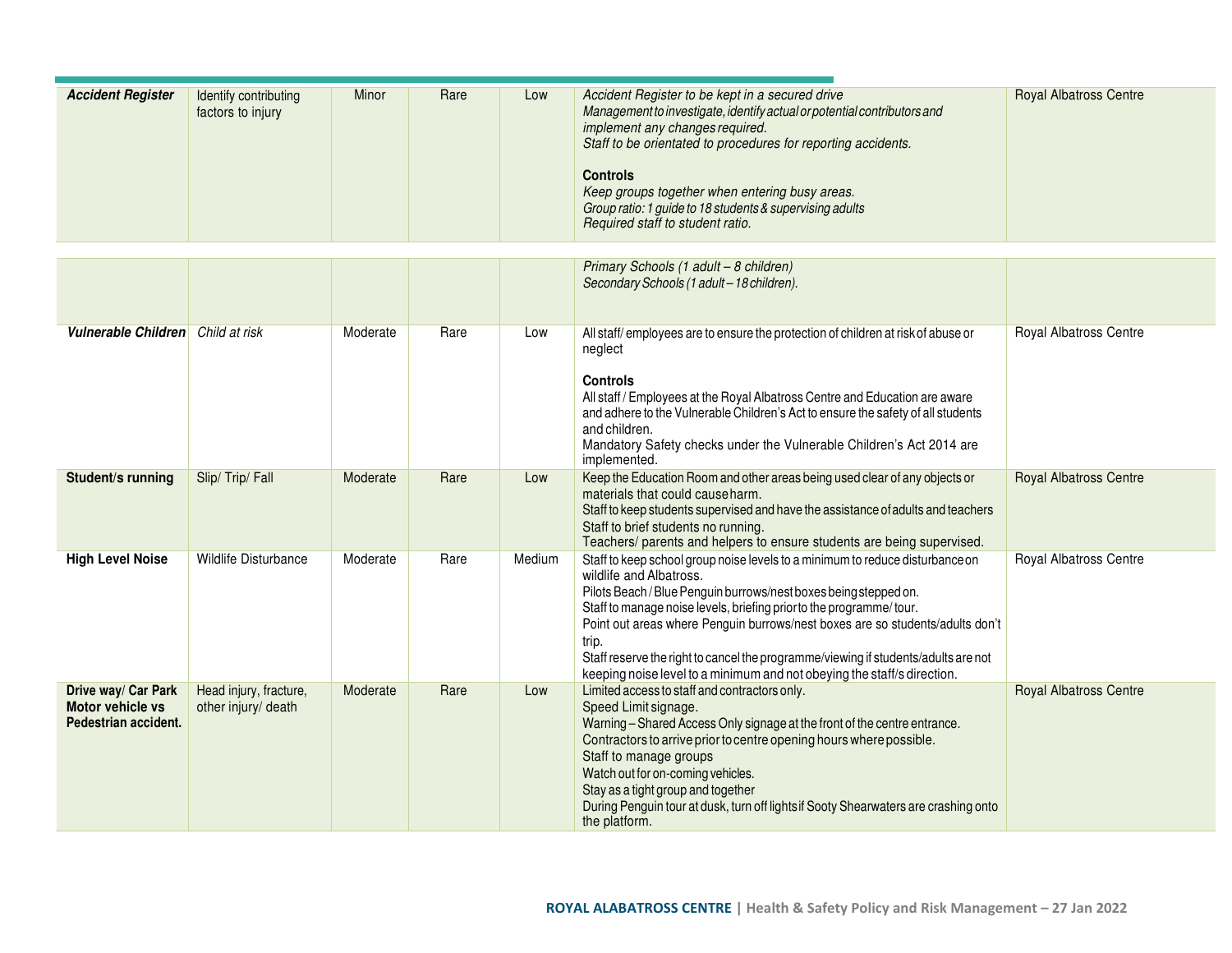| High/strong winds                                            | Loss of footing, loose<br>flying derbis | Minor | Likely | Low | Programme / tours will be cancelled in the event wind speeds exceed<br>55knots + (100kmph) if consistent level.<br>Strong winds and gust can create flying debris<br>Wind speeds can be checked on the Port Otago Website -<br>www.portotago.co.nz<br>Educators/Staff will access wind conditions and strength during the<br>programme. | <b>Royal Albatross Centre</b> |
|--------------------------------------------------------------|-----------------------------------------|-------|--------|-----|-----------------------------------------------------------------------------------------------------------------------------------------------------------------------------------------------------------------------------------------------------------------------------------------------------------------------------------------|-------------------------------|
| <b>Diving birds on</b><br>pathways during<br>breeding season | Skin break                              | Minor | Rare   | Low | Keep distance between seagull adults and their chick.<br>Birds will be moved away by staff flapping arms.<br>Staff awareness to alert students/ adults.                                                                                                                                                                                 | <b>Royal Albatross Centre</b> |